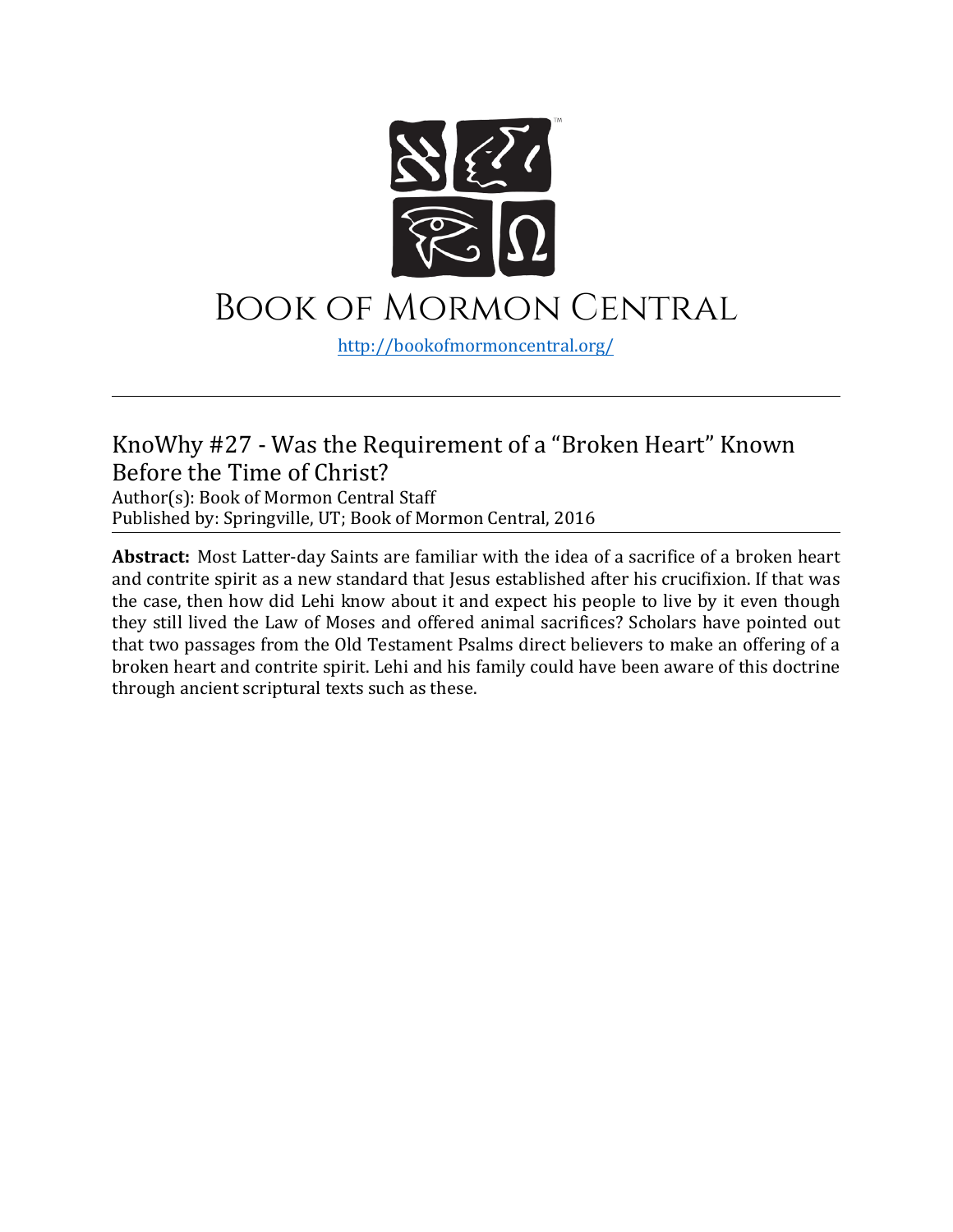

Was the Requirement of a "Broken Heart" Known Before the Time of Christ?

Behold, he offereth himself a sacrifice for sin, to answer the ends of the law, unto all those who have a broken heart and a contrite spirit; and unto none else can the ends of the law be answered.

2 Nephi 2:7

## The Know:

Lehi, in his blessing to his son, Jacob, taught that the Messiah would offer himself up as a sacrifice for sin, which would benefit "all those who have a broken heart and a contrite spirit" (2 Nephi 2:7).1

Most Latter-day Saints are familiar with the idea of a sacrifice of a broken heart and contrite spirit as a new standard that Jesus established after his crucifixion, which was the "infinite sacrifice" (Alma 34:10, 14) after which no more animal sacrifices would be accepted.

Jesus, just before his visit to the Book of Mormon peoples after his resurrection, made a statement to that very effect:

And ye shall offer up unto me no more the shedding of blood; yea, your sacrifices and your burnt offerings shall be done away, for I will accept none of your sacrifices and your burnt offerings. And ye shall offer for a sacrifice unto me a broken heart and a contrite spirit. And whoso cometh unto me with a broken heart and a contrite spirit, him will I baptize with fire and with the Holy Ghost (3 Nephi 9:19– 20).

If this was a new standard instituted by the Savior after his death, then how did Lehi know about it and expect his people to live by it even though they still lived the Law of Moses and offered animal sacrifices?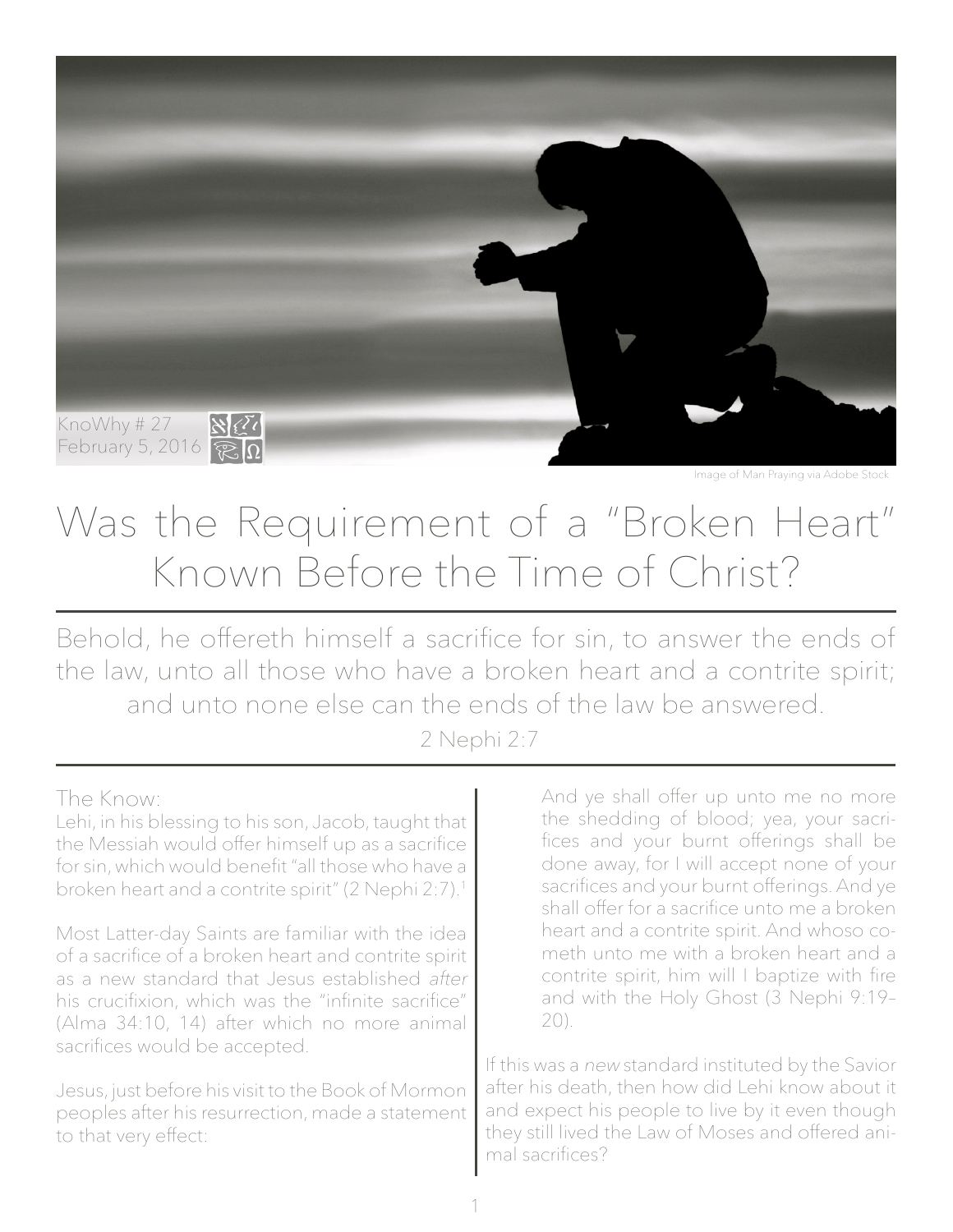The idea of offering a sacrifice of a "broken heart and contrite spirit" is rare in the Old Testament and does not appear in the New Testament at all. The idea that this teaching came directly from Jesus is unique to 3 Nephi.<sup>2</sup>

However, as Dana Pike, a BYU professor of ancient scripture, pointed out, although animal sacrifices were done away when Jesus fulfilled this part of the Law, main aspects of the principles and ordinances of the Gospel have been in place from the foundation of the world. Regarding the Law of Sacrifice, he explains:

> Just as the doctrines of faith in Christ, repentance, and baptism by water and by the Spirit were taught from the time humans first lived on the earth, so likewise the law of sacrifice was introduced to Adam and Eve at their expulsion from Eden (Moses 4:27). … Latter-day Saints therefore accept that just as faith, repentance, obedience, and other gospel requirements were necessary to qualify for the salvation prior to Jesus's mortal ministry, the requirement that premeridian disciples of the Lord participate in all aspects of the law of sacrifice with heartfelt devotion was also expected by the Lord throughout those earlier millennia; it was not something originally announced to Nephite survivors when the Son of God concluded his saving mission.3

Pike justifies this conclusion by noting that "while passages in the Old Testament and the early portion of the Book of Mormon that convincingly mention the offering of a broken heart as a sacrifice to God are relatively few in number, they do exist."<sup>4</sup>

The two principal examples that he cites come from the Psalms.

"The Lord is nigh unto them that are of a broken heart; and saveth such as be of a contrite spirit." (Psalm 34:18)

"For thou desirest not sacrifice; else would I give it: thou delightest not in burnt offering. The sacrifices of God are a broken spirit: a broken and a contrite heart, O God, thou wilt not despise" (Psalm 51:16–17).

Pike explained that these two usages, along with the early Book of Mormon use of the terms "broken heart" and "contrite spirit," "are sufficiently clear to indicate that this concept was taught and understood among God's covenant people prior to the mortal mission of Jesus Christ."

Pike continued, "the need for a disciple of the Lord to offer a broken heart and contrite spirit was presumably part of the law of sacrifice from the very beginning. It was not initially instituted by Jesus in 3 Nephi 9:19–20."5

## The Why:

Although the doctrine of sacrificing "a broken heart and a contrite spirit" does not appear explicitly in the New Testament,<sup>6</sup> many would expect this would be a doctrine that could only be introduced in the Christian era and may find fault with the Book of Mormon for putting the notion in the mouth of the seventh century BC prophet Lehi.

However, as Professor Dana Pike has demonstrated, this concept, although rare, is found in the Old Testament, specifically in passages from the Psalms that likely predate the time of Lehi.

This provides evidence to support the notion that Lehi and his descendants could have been aware of the requirement to sacrifice "a broken heart and a contrite spirit" along with their animal sacrifices.

Furthermore, it demonstrates that the more spiritual type of sacrifice was what was truly important, especially because the typological animal sacrifices would be done away with when the Messiah came to perform the true and infinite atoning sacrifice.

This presents an important lesson for modern Book of Mormon readers. No matter what sacrifice we offer to the Lord—be it our time, our